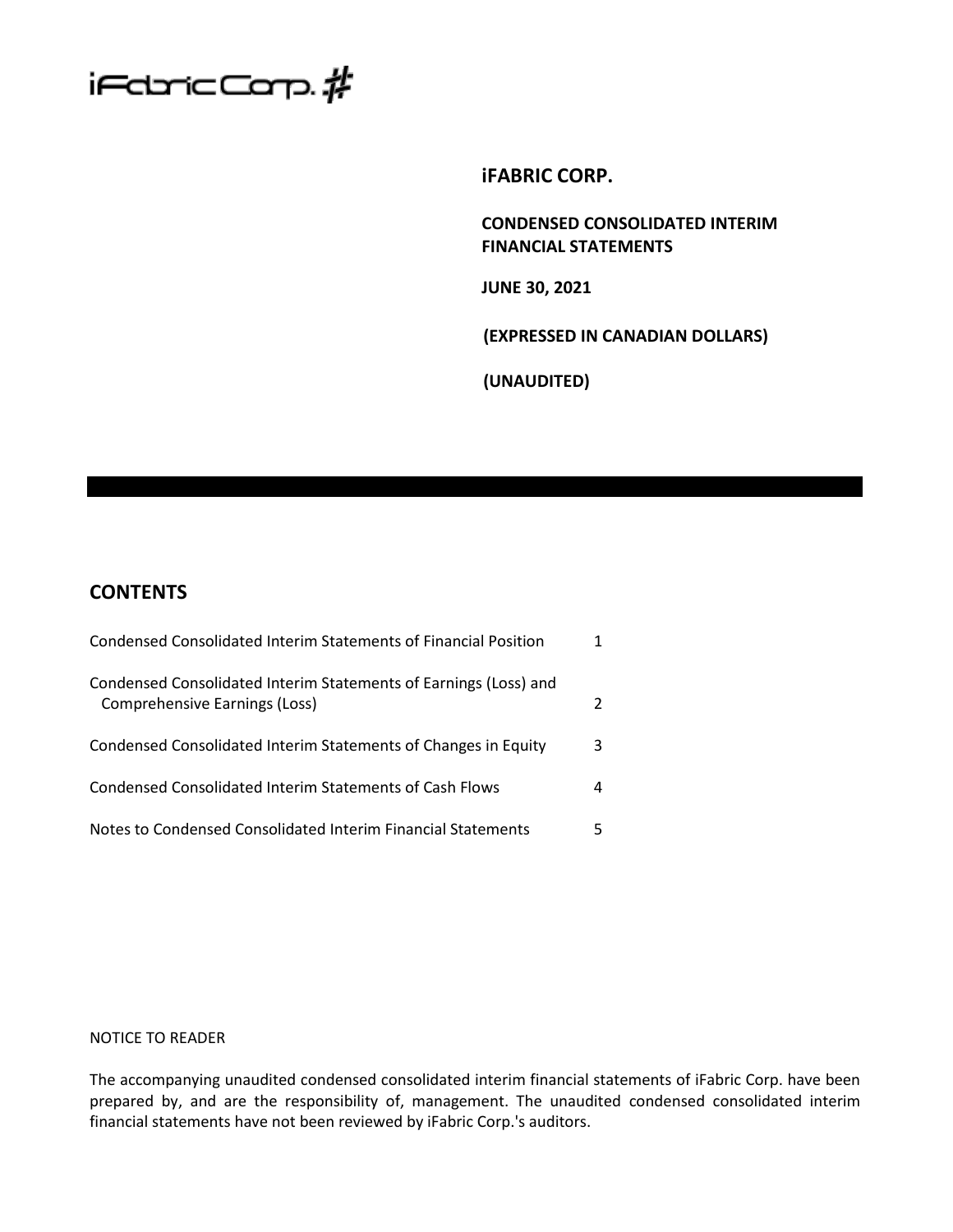## **iFABRIC CORP. CONDENSED CONSOLIDATED INTERIM STATEMENTS OF FINANCIAL POSITION (Unaudited, Expressed in Canadian Dollars)**

| As at                                                   | <b>June 30,</b><br>2021 | September 30,<br>2020 |
|---------------------------------------------------------|-------------------------|-----------------------|
| <b>ASSETS</b>                                           |                         |                       |
| <b>Current assets</b>                                   |                         |                       |
| Cash                                                    | 9,283,718               | 1,160,428             |
| Accounts receivable (note 4)                            | 4,405,877               | 4,442,787             |
| Inventories (note 5)                                    | 3,591,824               | 3,138,128             |
| Income taxes recoverable                                | 178,807                 | 265,982               |
| Prepaid expenses and deposits (note 6)                  | 4,387,197               | 4,106,986             |
| Foreign exchange forward contracts (note 7)             |                         | 126,994               |
| <b>Total current assets</b>                             | 21,847,423              | 13,241,305            |
| <b>Non-current assets</b>                               |                         |                       |
| Due from related parties (note 8)                       | 104,748                 | 112,248               |
| Property, plant and equipment                           | 2,712,664               | 2,744,875             |
| Right-of-use assets                                     | 62,721                  | 61,735                |
| Deferred development costs                              | 238,363                 | 258,478               |
| Deferred income taxes                                   | 648,000                 | 1,040,400             |
| Goodwill                                                | 55,050                  | 55,050                |
| <b>Total non-current assets</b>                         | 3,821,546               | 4,272,786             |
| <b>Total assets</b>                                     | 25,668,969              | 17,514,091            |
| <b>LIABILITIES</b>                                      |                         |                       |
| <b>Current liabilities</b>                              |                         |                       |
| Accounts payable and accrued liabilities (note 10)      | 1,741,796               | 1,771,983             |
| <b>Customer deposits</b>                                | 147,193                 | 3,909,093             |
| Income taxes payable                                    | 218,959                 | 324,775               |
| Deferred revenue                                        | 33,676                  | 57,770                |
| Current portion of contract liability                   | 86,695                  | 165,611               |
| Current portion of lease liability                      | 30,613                  | 30,037                |
| Current portion due to related parties                  | 319                     | 38                    |
| Current portion of bank loan payable (note 11)          | 1,237,507               | 1,259,783             |
| <b>Total current liabilities</b>                        | 3,496,758               | 7,519,090             |
| <b>Non-current liabilties</b>                           |                         |                       |
| Non-current portion of contract liability               |                         | 122,560               |
| Non-current portion of lease liability                  | 28,508                  | 25,398                |
| Due to related parties                                  | 502,172                 | 502,172               |
| <b>Total non-current liabilities</b>                    | 530,680                 | 650,130               |
| <b>Total liabilities</b>                                | 4,027,438               | 8,169,220             |
| Commitments (note 15)                                   |                         |                       |
| <b>EQUITY</b>                                           |                         |                       |
| Equity attributable to iFabric Corp. shareholders       |                         |                       |
| Capital stock (note 14)                                 | 11,935,488              | 3,282,276             |
| <b>Reserves</b>                                         | 4,612,434               | 2,768,217             |
| <b>Retained earnings</b>                                | 5,409,760               | 3,243,227             |
| Accumulated other comprehensive earnings                | (339, 899)              | 46,146                |
| Total equity attributable to iFabric Corp. shareholders | 21,617,783              | 9,339,866             |
| <b>Non-controlling interest</b>                         | 23,748                  | 5,005                 |
| <b>Total equity</b>                                     | 21,641,531              | 9,344,871             |
| <b>Total liabilities and equity</b>                     | 25,668,969              | 17,514,091            |

Approved on behalf of the Board of Directors on August 12, 2021:

*"Hylton Karon"* "*Hilton Price"* 

Director

The accompanying notes are an integral part of these unaudited condensed consolidated interim financial statements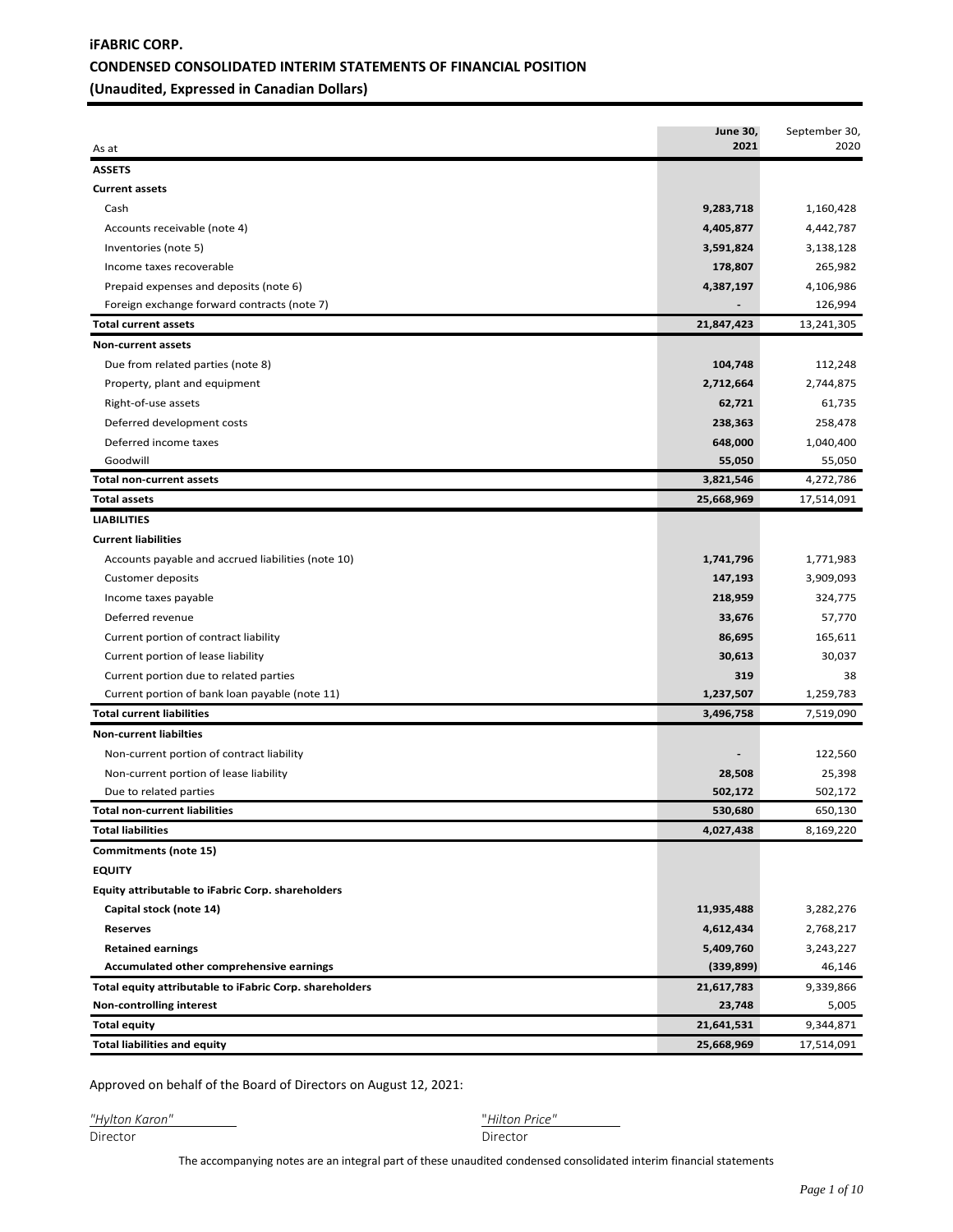## **iFABRIC CORP. CONDENSED CONSOLIDATED INTERIM STATEMENTS OF (LOSS) EARNINGS AND COMPREHENSIVE (LOSS) EARNINGS (Unaudited, Expressed in Canadian Dollars)**

| For the period ended June 30,                               | 2021      | 2020       | 2021       | 2020        |
|-------------------------------------------------------------|-----------|------------|------------|-------------|
| <b>REVENUE</b>                                              | 4,155,829 | 3,214,465  | 14,559,390 | 8,063,396   |
| <b>COST OF SALES</b>                                        | 2,142,121 | 2,259,767  | 8,466,644  | 5,174,856   |
| <b>GROSS PROFIT</b>                                         | 2,013,708 | 954,698    | 6,092,746  | 2,888,540   |
| <b>EXPENSES</b>                                             |           |            |            |             |
| Selling, general and administrative costs                   | 1,208,268 | 1,016,768  | 3,604,679  | 3,493,015   |
| Interest on short-term debt                                 | 3,193     |            | 12,556     |             |
| Interest on long-term debt                                  | 9,030     | 10,728     | 30,704     | 34,827      |
| Amortization of property, plant and equipment               | 21,584    | 21,966     | 63,565     | 65,899      |
| Amortization of deferred development costs                  | 6,705     | 6,705      | 20,115     | 20,115      |
| Share-based compensation                                    | 5,653     | 502,255    | 18,996     | 525,605     |
|                                                             | 1,254,433 | 1,558,422  | 3,750,615  | 4,139,461   |
| <b>EARNINGS (LOSS) FROM OPERATIONS</b>                      | 759,275   | (603, 724) | 2,342,131  | (1,250,921) |
| <b>OTHER EXPENSES (INCOME)</b>                              |           |            |            |             |
| (Gain) loss on foreign exchange                             | (9, 775)  | 31,135     | (110, 391) | (153, 337)  |
| <b>Government Grants</b>                                    | (85, 506) |            | (281, 656) |             |
|                                                             | (95, 281) | 31,135     | (392, 047) | (153, 337)  |
| <b>EARNINGS (LOSS) BEFORE INCOME TAXES</b>                  | 854,556   | (634, 859) | 2,734,178  | (1,097,584) |
| (RECOVERY OF) PROVISION FOR INCOME TAXES                    |           |            |            |             |
| Current                                                     | 182,016   | (79, 265)  | 156,502    | (136, 397)  |
| Deferred                                                    | (39,700)  | (11,200)   | 392,400    | 6,419       |
|                                                             | 142,316   | (90, 465)  | 548,902    | (129, 978)  |
| <b>NET EARNINGS (LOSS)</b>                                  | 712,240   | (544, 394) | 2,185,276  | (967, 606)  |
| NET EARNINGS (LOSS) ATTRIBUTABLE TO:                        |           |            |            |             |
| iFabric Corp. shareholders                                  | 705,406   | (546, 926) | 2,166,533  | (974, 861)  |
| Non-controlling interest                                    | 6,834     | 2,532      | 18,743     | 7,255       |
|                                                             | 712,240   | (544, 394) | 2,185,276  | (967, 606)  |
| OTHER COMPREHENSIVE (LOSS) EARNINGS                         |           |            |            |             |
| Unrealized (loss) gain on translation of foreign operations | (68, 795) | (177, 399) | (386, 045) | (2,322)     |
| <b>TOTAL COMPREHENSIVE EARNINGS (LOSS)</b>                  | 643,445   | (721, 793) | 1,799,231  | (969, 928)  |
|                                                             |           |            |            |             |
| <b>EARNINGS (LOSS) PER SHARE (note 13)</b>                  |           |            |            |             |
| <b>Basic</b>                                                | 0.024     | (0.021)    | 0.078      | (0.037)     |
| Diluted                                                     | 0.023     | (0.021)    | 0.075      | (0.037)     |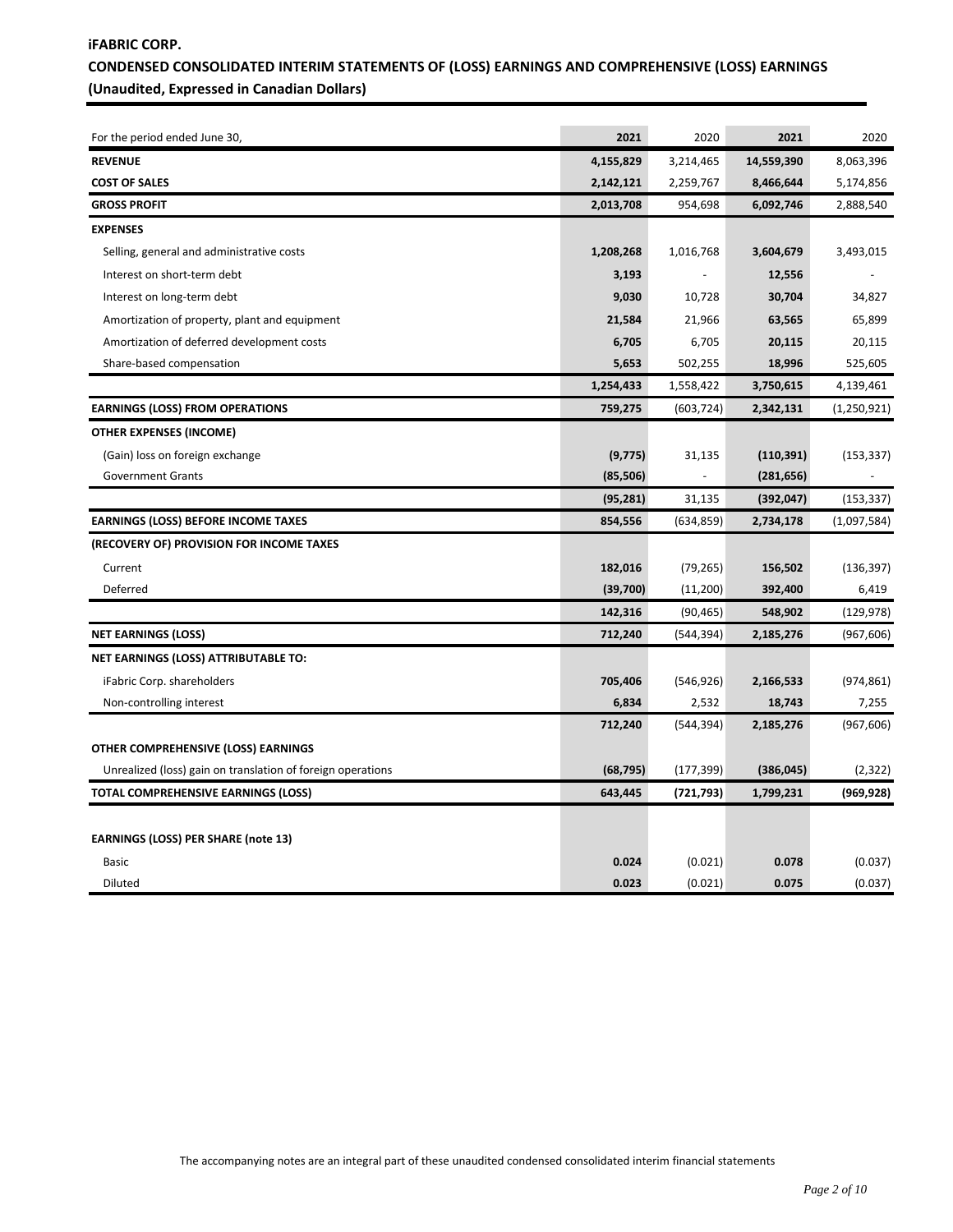## **iFABRIC CORP. CONDENSED CONSOLIDATED INTERIM STATEMENTS OF CHANGES IN EQUITY (Unaudited, Expressed in Canadian Dollars)**

|                                                                                                                                          | Attributable to iFabric Corp. shareholders |                          |           |            |                      |                                                              |                          |                             |              |
|------------------------------------------------------------------------------------------------------------------------------------------|--------------------------------------------|--------------------------|-----------|------------|----------------------|--------------------------------------------------------------|--------------------------|-----------------------------|--------------|
|                                                                                                                                          |                                            |                          | Reserves  |            |                      |                                                              |                          |                             |              |
|                                                                                                                                          | Capital stock                              | Contributed<br>surplus   | Warrants  | Options    | Retained<br>earnings | <b>Accumulated Other</b><br>Comprehensive<br>Earnings (Loss) | Total                    | Non-controlling<br>interest | Total equity |
| Balance at September 30, 2020                                                                                                            | 3,282,276                                  | 852,679                  | ×.        | 1,915,538  | 3,243,227            | 46,146                                                       | 9,339,866                | 5,005                       | 9,344,871    |
| Total comprehensive earnings (loss)                                                                                                      | $\overline{\phantom{a}}$                   |                          |           | $\sim$     | 2,166,533            | (386, 045)                                                   | 1,780,488                | 18,743                      | 1,799,231    |
| Private placement (note 14)                                                                                                              | 11,499,996                                 |                          |           |            |                      | $\overline{\phantom{a}}$                                     | 11,499,996               | -                           | 11,499,996   |
| Share issue costs - cash (note 14)                                                                                                       | (1, 271, 563)                              |                          |           |            | -                    | $\overline{\phantom{a}}$                                     | (1, 271, 563)            | -                           | (1,271,563)  |
| Fair value of purchase warrants issued on private placement<br>(note 14)<br>Share issue costs - fair value of agent compensation options | (1,563,410)                                |                          | 1,563,410 |            |                      |                                                              |                          | ۰.                          |              |
| issued on private placement (note 14)                                                                                                    | (383, 923)                                 |                          | ×.        | 383,923    |                      | $\overline{\phantom{0}}$                                     | $\overline{\phantom{a}}$ | ۰.                          | $\sim$       |
| Exercise of options                                                                                                                      | 372,112                                    | $\overline{\phantom{a}}$ | ×.        | (122, 112) | -                    | $\overline{\phantom{a}}$                                     | 250,000                  | -                           | 250,000      |
| Share-based compensation                                                                                                                 | $\overline{\phantom{a}}$                   |                          |           | 18,996     |                      | $\overline{\phantom{a}}$                                     | 18,996                   | ۰.                          | 18,996       |
| Balance at June 30, 2021                                                                                                                 | 11,935,488                                 | 852,679                  | 1,563,410 | 2,196,345  | 5,409,760            | (339, 899)                                                   | 21,617,783               | 23,748                      | 21,641,531   |

|                                     |                          | Attributable to iFabric Corp. shareholders |                          |                          |                          |                                                              |            |                             |              |
|-------------------------------------|--------------------------|--------------------------------------------|--------------------------|--------------------------|--------------------------|--------------------------------------------------------------|------------|-----------------------------|--------------|
|                                     |                          |                                            | Reserves                 |                          |                          |                                                              |            |                             |              |
|                                     | Capital stock            | Contributed<br>surplus                     | Warrants                 | Options                  | Retained<br>earnings     | <b>Accumulated Other</b><br>Comprehensive<br>Earnings (Loss) | Total      | Non-controlling<br>interest | Total equity |
| Balance at September 30, 2019       | 2,963,824                | 852,679                                    | $\overline{\phantom{a}}$ | 1,440,940                | 3,860,997                | 138,199                                                      | 9,256,639  | 11,946                      | 9,268,585    |
| Total comprehensive earnings (loss) | $\overline{\phantom{a}}$ |                                            |                          | $\overline{\phantom{0}}$ | (974, 861)               | (2, 322)                                                     | (977, 183) | 7,255                       | (969, 928)   |
| Exercise of options                 | 318,452                  | $\overline{\phantom{0}}$                   | $\overline{\phantom{a}}$ | (106, 952)               | $\overline{\phantom{a}}$ | $\overline{\phantom{a}}$                                     | 211,500    | $\overline{\phantom{0}}$    | 211,500      |
| Share-based compensation            | $\overline{\phantom{a}}$ |                                            | $\sim$                   | 525,605                  |                          | $\blacksquare$                                               | 525,605    | $\overline{\phantom{0}}$    | 525,605      |
| Balance at June 30, 2020            | 3,282,276                | 852,679                                    |                          | 1,859,593                | 2,886,136                | 135,877                                                      | 9,016,561  | 19,201                      | 9,035,762    |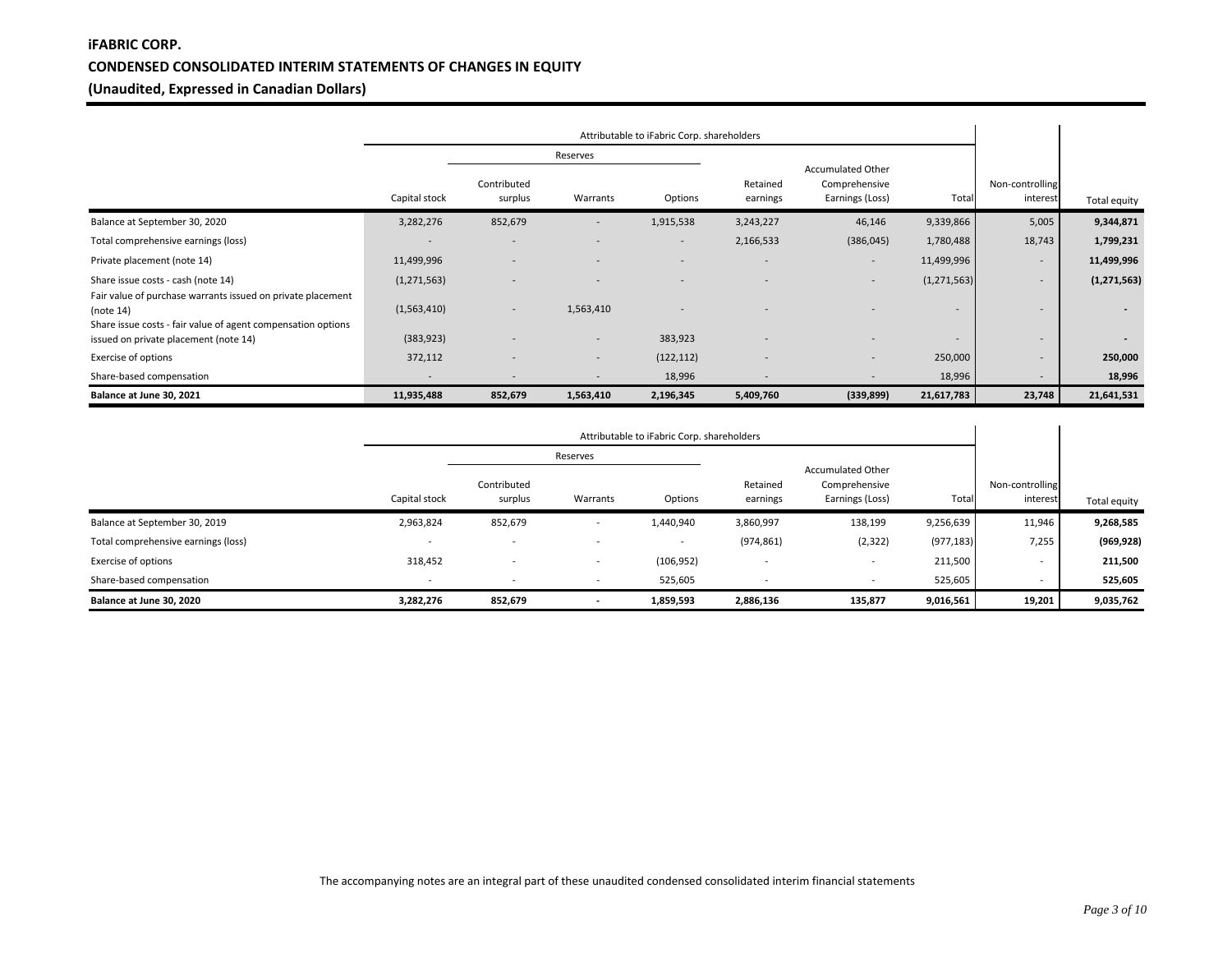## **iFABRIC CORP. CONDENSED CONSOLIDATED INTERIM STATEMENTS OF CASH FLOWS (Unaudited, Expressed in Canadian Dollars)**

| For the nine months ended June 30,                                    | 2021          | 2020        |
|-----------------------------------------------------------------------|---------------|-------------|
| CASH WAS PROVIDED BY (USED IN)                                        |               |             |
| <b>OPERATING ACTIVITIES</b>                                           |               |             |
| Net earnings (loss)                                                   | 2,185,276     | (967, 606)  |
| Items not affecting cash                                              |               |             |
| Interest on lease liability                                           | 2,207         | 2,206       |
| Amortization of property, plant and equipment and right-of-use assets | 63,565        | 65,899      |
| Amortization of deferred development costs                            | 20,115        | 20,115      |
| Fair value adjustment on foreign exchange forward contracts           |               |             |
| Share-based compensation                                              | 18,996        | 525,605     |
| Deferred income tax provision                                         | 392,400       | 6,419       |
| IFRS 16 transition adjustment                                         |               | (9,900)     |
|                                                                       | 2,682,559     | (357, 262)  |
| Changes in operatings assets and liabilities                          |               |             |
| Accounts receivable                                                   | 36,910        | 545,320     |
| Inventories                                                           | (453, 696)    | 271,798     |
| Income taxes recoverable                                              | 87,175        | 48,779      |
| Prepaid expenses and deposits                                         | (280, 211)    | (4,047,243) |
| Foreign exchange forward contracts                                    | 126,994       | (69, 897)   |
| Due from related parties                                              | 7,500         |             |
| Accounts payable and accrued liabilities                              | (30, 187)     | 3,600,145   |
| Customer deposits                                                     | (3,761,900)   |             |
| Deferred revenue                                                      | (24,094)      |             |
| Contract liability                                                    | (201, 476)    | (151, 818)  |
| Income taxes payable                                                  | (105, 816)    | 101,350     |
|                                                                       | (4,598,801)   | 298,434     |
|                                                                       | (1,916,242)   | (58, 828)   |
| <b>FINANCING ACTIVITIES</b>                                           |               |             |
| Due to related parties                                                | 281           | 11,095      |
| Share and warrant issuances (note 14)                                 | 11,749,996    | 211,500     |
| Share and warrant issuances costs (note 14)                           | (1, 271, 563) |             |
| Increase in bank loan                                                 | 60,000        |             |
| Repayment of bank loan                                                | (82, 276)     | 25,242      |
| Interest paid                                                         | (2, 207)      | (2, 206)    |
| Repayment of lease liability                                          | (22, 672)     | (22, 528)   |
|                                                                       | 10,431,559    | 223,103     |
| <b>INVESTING ACTIVITIES</b>                                           |               |             |
| Purchase of property, plant and equipment                             | (5,982)       |             |
| Investment in intangible assets                                       |               | (136, 219)  |
|                                                                       | (5,982)       | (136, 219)  |
| <b>CHANGE IN CASH POSITION</b>                                        | 8,509,335     | 28,056      |
| CASH, beginning of period                                             | 1,160,428     | 2,287,548   |
| Effect of foreign currency translation                                | (386, 045)    | (2, 322)    |
| CASH, end of period                                                   | 9,283,718     | 2,313,282   |

The accompanying notes are an integral part of these unaudited condensed consolidated interim financial statements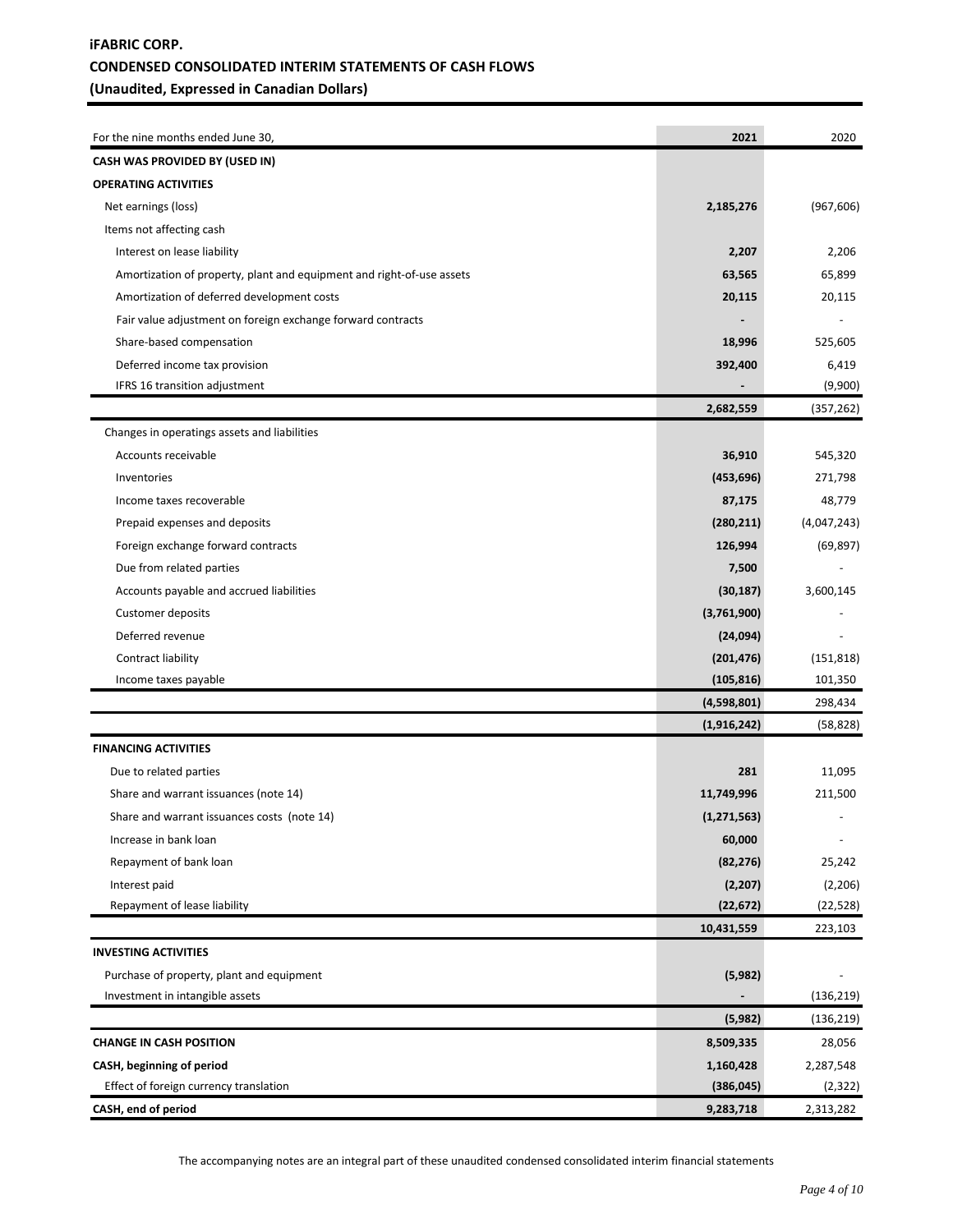## **1. NATURE OF OPERATIONS**

iFabric Corp. ("iFabric or the Company") is a Canadian public company, incorporated under the Alberta Business Corporations Act and is domiciled in Canada. iFabric is listed on the Toronto Stock Exchange ("TSX") under the trading symbol "IFA". The head office is located at 525 Denison Street, Unit 1, Markham, Ontario, Canada.

The Company's principle activities relate to the business of designing and distributing women's intimate apparel as well as a range of complimenting accessories. The Company is also in the business of developing and distributing a range of innovative products and treatments that are suitable for application to textiles, plastics, liquids, and hard surfaces as well as finished performance apparel which integrate one or more such treatments. These products are designed to provide added benefits to the user.

#### **2. BASIS OF PREPARATION**

#### (a) **Statement of compliance**

These unaudited condensed consolidated interim financial statements have been prepared in accordance with International Financial Reporting Standards ("IFRS"), as issued by the International Accounting Standards Board ("IASB") on a basis consistent with those accounting policies followed by the Company in the most recent audited annual consolidated financial statements except where noted below. These unaudited condensed consolidated interim financial statements have been prepared under IFRS in accordance with IAS 34, Interim Financial Reporting. Certain information, in particular the accompanying notes, normally included in the audited annual consolidated financial statements prepared in accordance with IFRS has been omitted or condensed. Accordingly, these unaudited condensed consolidated interim financial statements do not include all the information required for full annual financial statements, and, therefore, should be read in conjunction with the audited annual consolidated financial statements and the notes thereto for the year ended September 30, 2020. Certain comparative figures have been reclassified to conform to the current year's presentation.

#### (b) **Seasonal fluctuations**

The interim period results of operations do not necessarily reflect results for the full fiscal year because of seasonal fluctuations that characterize the apparel and textiles industries.

#### (c) **Basis of measurement**

These unaudited condensed consolidated interim financial statements were prepared on a historical cost basis except for certain items which may be accounted for at fair value, as further discussed in the significant accounting policies of the most recent audited annual financial statements for the year ended September 30, 2020.

#### **3. SUMMARY OF SIGNIFICANT ACCOUNTING POLICIES**

The significant accounting policies as disclosed in the Company's audited annual consolidated financial statements for the year ended September 30, 2020 have been applied consistently in the preparation of these unaudited condensed consolidated interim financial statements.

#### **4. ACCOUNTS RECEIVABLE**

|                                     | <b>June 30,</b><br>2021 | September 30,<br>2020 |
|-------------------------------------|-------------------------|-----------------------|
| Trade receivables                   | 4,576,331               | 4,572,763             |
| Expected credit loss                | (208,000)               | (208,000)             |
| Allowance for discounts and rebates | (27, 709)               | (11,680)              |
| Deferred rent asset                 | 48,730                  | 63,406                |
| Grant receivable                    | 14,159                  | 23,894                |
| Other                               | 2,366                   | 2,404                 |
|                                     | 4,405,877               | 4,442,787             |

There is an expected credit loss of \$208,000, which accounts for probability of customer default as a major retailer filed for bankruptcy protection.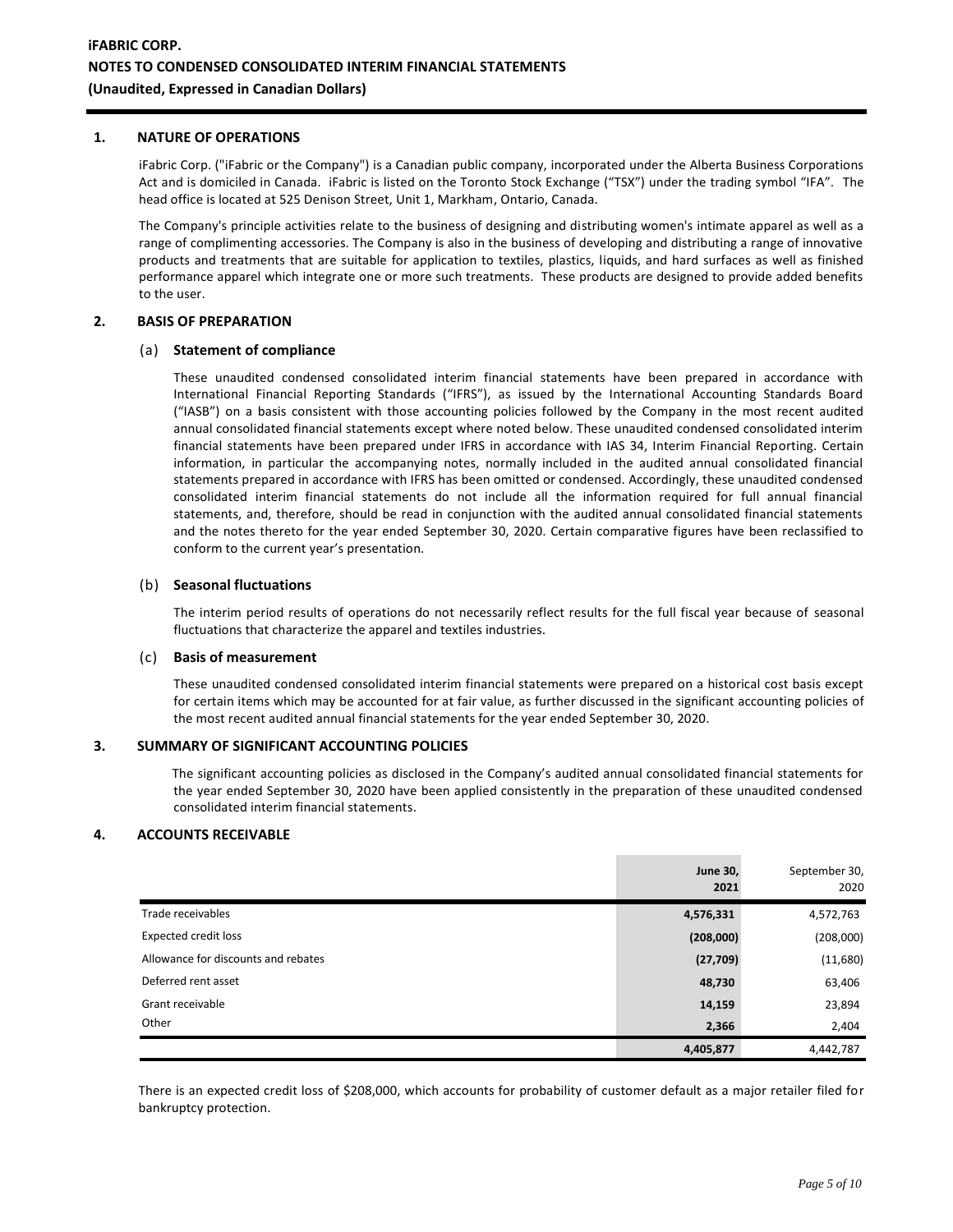#### **5. INVENTORIES**

Inventories represent the carrying amount of merchandise for resale. During the nine months ended June 30, 2021, the amount of inventories charged to net earnings was \$7,991,124 (2020 - \$4,553,997) and the amount of inventory write-downs were \$580 (2020 - \$82,320). There were no reversals of prior period write-downs of inventory.

#### **6. PREPAID EXPENSES AND DEPOSITS**

|                                   | <b>June 30,</b><br>2021 | September 30,<br>2020 |
|-----------------------------------|-------------------------|-----------------------|
| Prepaid expenses and other assets | 173,842                 | 74,610                |
| Deposits paid to suppliers (i)    | 4,213,355               | 4,032,376             |
|                                   | 4,387,197               | 4,106,986             |

(i) The Company entered into an agreement to purchase 1,000,000 N95 masks. The contract required full delivery by June 2020 but was partially fulfilled, with the supplier defaulting on the timing of the remaining delivery. The Company sourced these products from a different supplier to fulfill the order to its customer in the first quarter. The Company is in process of seeking to recover its remaining deposit of approximately USD \$3,000,000 plus as-yet unspecified damages instead of receiving the remaining product. No amount has been accrued for any additional damages as at June 30, 2021.

#### **7. FOREIGN EXCHANGE FORWARD CONTRACTS**

The Company enters into foreign exchange forward contracts to manage the risks associated with exchange rate fluctuations. The balance is comprised of the following:

|                               | <b>June 30,</b><br>2021  | September 30,<br>2020 |
|-------------------------------|--------------------------|-----------------------|
| Margin balance - cash deposit | $\overline{\phantom{0}}$ | 126,994               |
|                               |                          | 126,994               |

As at June 30, 2021 and September 30, 2020, the Company had no forward contracts.

For the nine months ended June 30, 2021 and 2020, there is no unrealized gain or loss on foreign exchange recognized in net earnings (loss), with respect to changes in fair value of the Company's foreign exchange forward contracts.

#### **8. DUE FROM RELATED PARTIES**

The amounts due from related parties represent a housing loan to an executive officer. The loan bears interest at a rate that is the greater of 1% per annum and the minimum interest rate per the Canada Revenue Agency, and is repayable in full by May 5, 2024. The fair market value of the loan using the applicable market interest rate would not result in a material adjustment to the carrying value of the loan, and as such, no adjustment has been made by the Company in this regard.

## **9. CREDIT FACILITIES**

Two of the Company's subsidiaries share a demand operating loan with a tier one Canadian bank available to a maximum of \$3,750,000, against which \$0 was outstanding as at June 30, 2021 (September 30, 2020 - \$0). The loan facility bears interest at either the bank's prime lending rate or USD base rate, as applicable, plus 0.75%. The purpose of the credit facility is to provide for ongoing operating requirements including the financing of accounts receivable and inventories. The facility is secured by a first-ranking all-indebtedness collateral mortgage in the amount of \$3,000,000 on land and buildings, a general security agreement, an assignment of rents, as well as guarantees from the Company and two of its subsidiary companies.

#### **10. ACCOUNTS PAYABLE AND ACCRUED LIABILITIES**

|                            | <b>June 30,</b><br>2021 | September 30,<br>2020 |
|----------------------------|-------------------------|-----------------------|
| Trade payables             | 1,545,581               | 1,244,692             |
| Government remittances     | (36, 942)               | 149,341               |
| <b>Accrued liabilities</b> | 213,243                 | 358,036               |
| Tenants deposits           | 19,914                  | 19,914                |
|                            | 1,741,796               | 1,771,983             |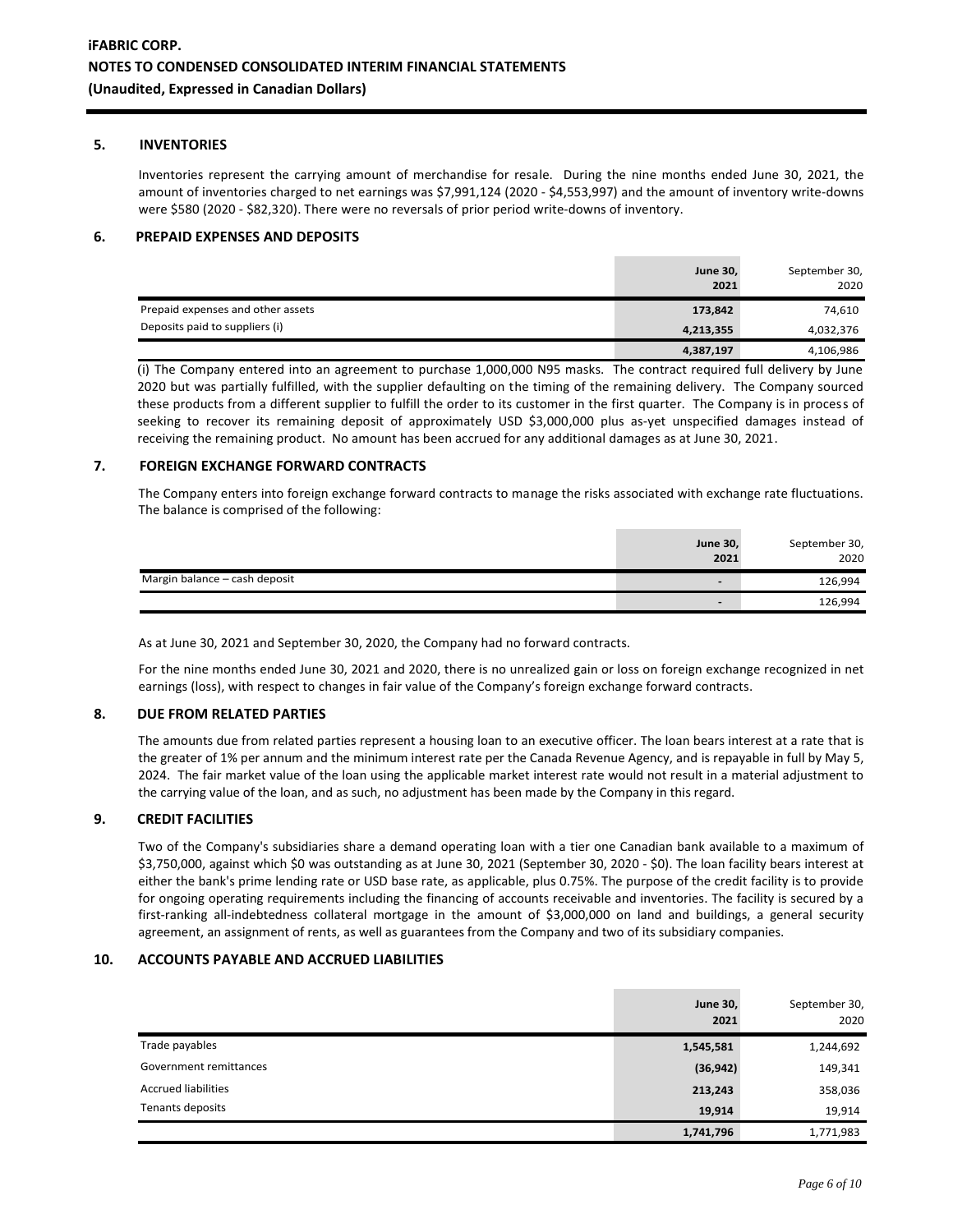### **11. BANK LOAN PAYABLE**

One of the Company's subsidiaries has variable rate demand loan, payable in monthly payments of \$10,331 comprising principal and interest at the bank's prime interest rate plus 0.75% per annum, amortized over a fifteen-year period ending February 28, 2032, and is secured by a first-ranking all-indebtedness collateral mortgage in the amount of \$3,000,000 on land and buildings, a general security agreement, an assignment of rents, as well as guarantees from the Company and three of its subsidiary companies. Management expects to pay only the minimum monthly payments within the next twelve months.

Two of the Company's subsidiaries received \$60,000 each for a total of \$120,000, which was funded by the Canada Emergency Business Account ("CEBA"). CEBA is interest free until December 31, 2022 with one third of the balance forgiven if two thirds of the balance is repaid by December 31, 2022. Management expects to pay two thirds of the balance of \$80,000 of CEBA within the next 12 months.

### **12. SEGMENTED INFORMATION**

The Company has three reportable operating segments, as described below. The reportable segments offer different products and services, and are managed separately because they require different marketing strategies, technologies, and resource allocations. For each of the operating segments, the CEO and CFO (the chief operating decision makers) review internal management reports on at least a quarterly basis. The following describes the operations in each of the reportable segments:

- Intimate Apparel: Includes the design and distribution of women's intimate apparel and accessories.
- Intelligent Fabrics: Includes the development and distribution of innovative products and treatments that are suitable for application to textiles, plastics, liquids, and hard surfaces as well as finished performance apparel which integrate one or more such treatments. These products are designed to provide added benefits to the user.
- Other: Includes leasing of property to group companies, related parties and third parties.

Inter-segment transactions are made at prices that approximate market rates.

There has been no material change in the total assets for each reportable segment since the last annual audited financial statements.

| Nine months ended June 30, 2021     | Intimate<br>Apparel      | Intelligent |         | Corporate Items<br>Fabrics Other Segments and Eliminations | Consolidated |
|-------------------------------------|--------------------------|-------------|---------|------------------------------------------------------------|--------------|
| Revenue                             |                          |             |         |                                                            |              |
| Third party                         | 2,723,326                | 11,752,151  | 83,913  | $\overline{\phantom{a}}$                                   | 14,559,390   |
| Inter-segment                       | $\overline{\phantom{a}}$ | 1,060,331   | 120,998 | (1, 181, 329)                                              |              |
| <b>Total Revenue</b>                | 2,723,326                | 12,812,482  | 204,911 | (1, 181, 329)                                              | 14,559,390   |
| Earnings (loss) before income taxes | 138,483                  | 2,743,905   | 98,637  | (246, 847)                                                 | 2,734,178    |

| Nine months ended June 30, 2020 | Intimate<br>Apparel | Intelligent |         | Corporate Items<br>Fabrics Other Segments and Eliminations | Consolidated             |
|---------------------------------|---------------------|-------------|---------|------------------------------------------------------------|--------------------------|
| Revenue                         |                     |             |         |                                                            |                          |
| Third party                     | 2,428,827           | 5,511,307   | 123.262 | $\overline{\phantom{a}}$                                   | 8,063,396                |
| Inter-segment                   | 30.000              | 1,121,022   | 94.236  | (1, 245, 258)                                              | $\overline{\phantom{0}}$ |
| Total Revenue                   | 4.062.988           | 3,616,729   | 183.254 | (602, 790)                                                 | 8,063,396                |
| Loss before income taxes        | (882, 440)          | 348,889     | 35,436  | (599,469)                                                  | (1,097,584)              |

The following summarizes external sales revenue for the Company by geographic operating segments:

| Nine months ended June 30, | 2021       | 2020      |
|----------------------------|------------|-----------|
| External sales revenue     |            |           |
| Canada                     | 3,278,289  | 1,678,649 |
| <b>United States</b>       | 6,417,976  | 3,838,087 |
| United Kingdom             | 35,229     | 67,842    |
| Southeast Asia and other   | 4,827,896  | 2,478,818 |
| Total                      | 14,559,390 | 8,063,396 |

All of the Company's non-current assets are located in Canada.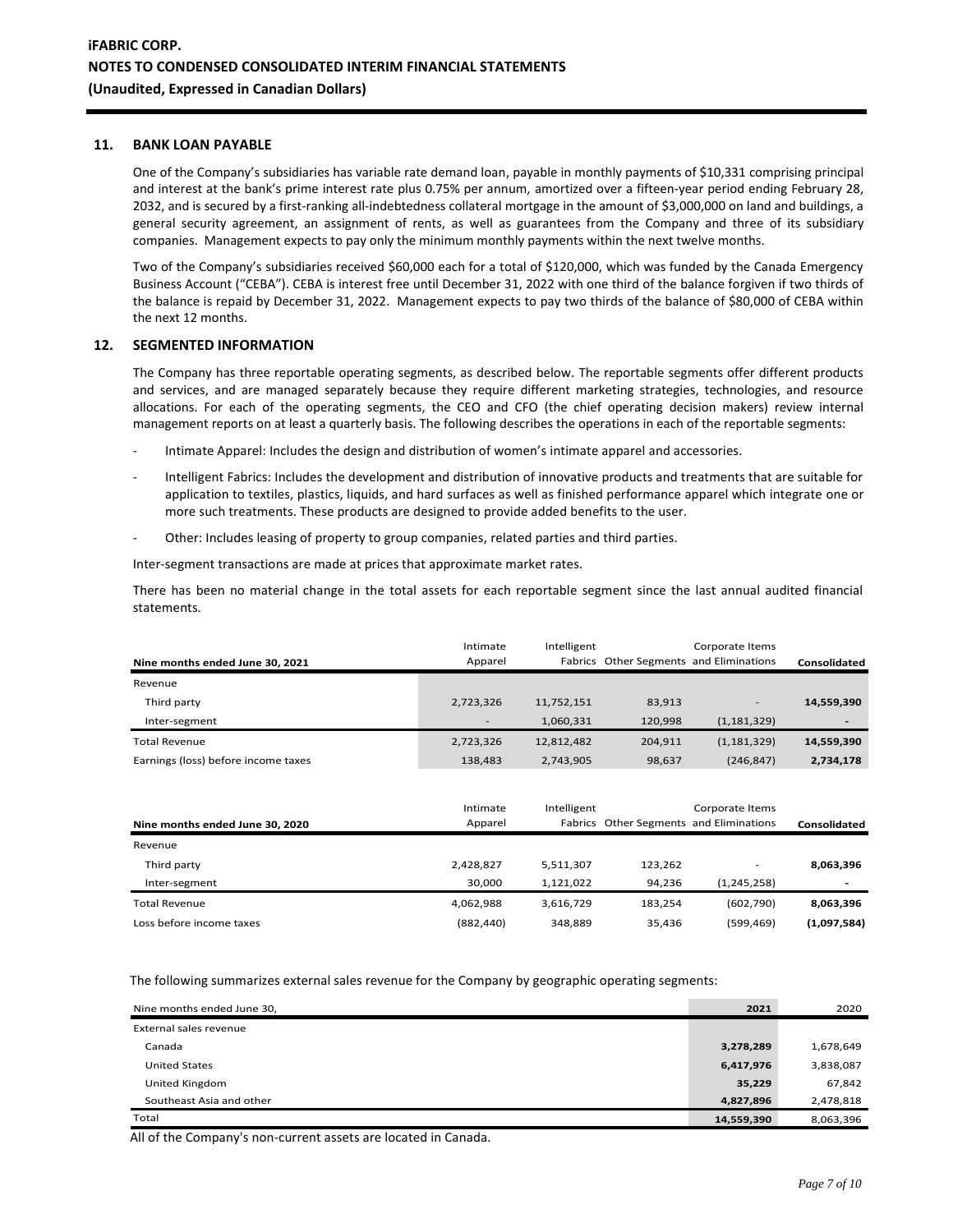#### **13. EARNINGS (LOSS) PER SHARE**

Basic earnings (loss) per share is calculated using the weighted average number of shares outstanding during the period. Diluted earnings (loss) per share is calculated to reflect the dilutive effect of warrants and stock options outstanding. The calculation of basic and diluted earnings (loss) per share is based on net earnings (loss) attributable to iFabric Corp.'s shareholders for the three and nine months ended June 30, 2021 of \$705,406 and \$2,166,533, respectively (loss of \$546,926 and \$974,861 for the three and nine months ended June 30, 2020, respectively). The number of shares used in the earnings (loss) per share calculation is as follows:

|                                                         | Three months |            | Nine months |            |
|---------------------------------------------------------|--------------|------------|-------------|------------|
| Period ended June 30,                                   | 2021         | 2020       | 2021        | 2020       |
| Weighted average number of shares outstanding - basic   | 29,549,467   | 26,292,220 | 27,636,635  | 26,237,073 |
| Dilutive effect of options                              | 1,087,061    | 1,276,868  | 1,078,809   | 808,548    |
| Weighted average number of shares outstanding - diluted | 30,636,528   | 27,569,088 | 28,715,445  | 27,045,622 |

For the three and nine months ended June 30, 2021, 85,000 and 10,000 options respectively, were excluded from the calculation of diluted earnings per share as these instruments were deemed to be anti-dilutive (2020 – 75,000 and 725,000 options respectively). For the three and nine months ended June 30, 2021, 2,948,717 warrants were excluded from the calculation of diluted earnings per share as these instruments were deemed to be anti-dilutive (2020 – 0 warrants).

## **14. CAPITAL STOCK**

## (a) **Authorized, issued and outstanding**

Authorized: Unlimited number of common shares

|                                                                                                  | Number of<br>common shares | Common share<br>capital |
|--------------------------------------------------------------------------------------------------|----------------------------|-------------------------|
| Balance at September 30, 2020                                                                    | 26,475,750                 | 3,282,276               |
| Private placement (i)                                                                            | 2,948,717                  | 11,499,996              |
| Share issuance costs - cash (ii)                                                                 | $\overline{\phantom{a}}$   | (1, 271, 563)           |
| Fair value of purchase warrants issued on private placement (i)                                  | ۰                          | (1,563,410)             |
| Share issuance costs - fair value of agent compensation options issued on private placement (ii) |                            | (383, 923)              |
| Shares issued pursuant to excercise of stock options                                             | 125.000                    | 250,000                 |
| Ascribed value credited to share capital on exercise of options                                  |                            | 122,112                 |
| Balance at June 30, 2021                                                                         | 29.549.467                 | 11,935,488              |

|                                                                 | Number of<br>common shares | Common share<br>capital |
|-----------------------------------------------------------------|----------------------------|-------------------------|
| Balance at September 30, 2019                                   | 26,209,500                 | 2,963,824               |
| Shares issued pusuant to exercise of stock options              | 266.250                    | 211,500                 |
| Ascribed value credited to share capital on exercise of options | $\overline{\phantom{a}}$   | 106.952                 |
| Balance at June 30, 2020                                        | 26,475,750                 | 3,282,276               |

- (i) On February 22, 2021, the Company closed an offering of equity comprising 2,948,717 subscription receipts at a price per unit of \$3.90 for gross proceeds of \$11,499,996. The Escrow release conditions were satisfied on March 22, 2021 at which time, funds were released and each unit is automatically converted to one common share and one common share purchase warrant. Each warrant entitles the holder to acquire one common share of the Company at an exercise price of \$4.60 per share for a period of 2 years from March 22, 2021.
- (ii) As compensation for the issue, the agent received a cash fee of 6% of the gross proceeds, totaling \$690,000 as well as 176,923 compensation options receipts which was automatically converted into compensation options on March 23, 2021. Each compensation option entitles the holder to acquire one common share of the Company at a price of \$3.90 for a period of 2 years from March 23, 2021.

The Company incurred \$581,563 in legal costs and disbursements in connection with the issue.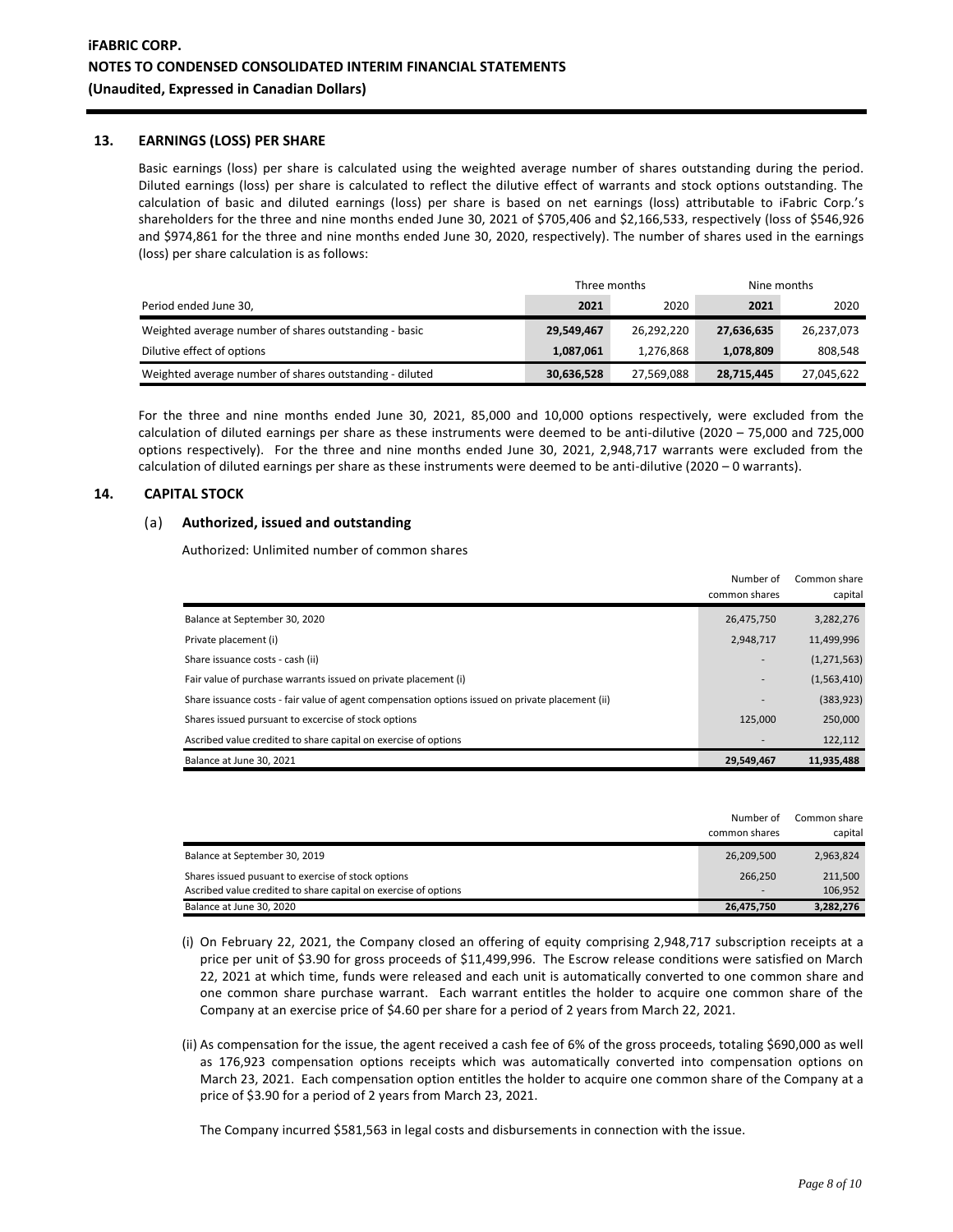## **14. CAPITAL STOCK,** *continued*

The fair value of the purchase warrants has been estimated by management at \$1,563,410 as of the date of the grant using the Black-Scholes pricing model with the following assumptions:

| Dividend yield          | $0.00\%$ |
|-------------------------|----------|
| Expected volatility     | 110.51%  |
| Risk-free interest rate | 0.22%    |
| Expected maturity       | 2 years  |

The fair value of the agent compensation options has been estimated by management at \$383,923 as of the date of the grant using the Black-Scholes pricing model with the following assumptions:

| Dividend yield             | 0.00%   |
|----------------------------|---------|
| <b>Expected volatility</b> | 108%    |
| Risk-free interest rate    | 0.27%   |
| <b>Expected maturity</b>   | 2 years |

## (b) **Stock option plan**

The Company has reserved 10% of the issued and outstanding common shares for issuance under its stock option plan. The status of the Company's stock option plan is summarized as follows:

|                               | Number of stock<br>options | Weighted average<br>exercise price |
|-------------------------------|----------------------------|------------------------------------|
| Balance at September 30, 2020 | 1,829,000                  | 1.56                               |
| Exercised, during the period  | (125,000)                  | 2.00                               |
| Balance at June 30, 2021      | 1,704,000                  | 1.53                               |
|                               | Number of stock<br>options | Weighted average<br>exercise price |
| Balance at September 30, 2019 | 1,885,250                  | 1.31                               |
| Granted, during the period    | 200,000                    | 2.70                               |
| Exercised, during the period  | (266, 250)                 | 0.79                               |
| Balance at June 30, 2020      | 1,819,000                  | 1.54                               |

As of June 30, 2021, the following options were outstanding and exercisable:

|                  |                 | <b>Options Outsanding</b> |                  | <b>Options Exercisable</b> |                                  |
|------------------|-----------------|---------------------------|------------------|----------------------------|----------------------------------|
|                  |                 | Weighted                  |                  |                            |                                  |
|                  |                 | average                   |                  |                            |                                  |
|                  |                 | remaining                 | Weighted         |                            | Weighted                         |
|                  | Number of stock | contractual life          | average exercise |                            | Number of stock average exercise |
| Expiry date      | options         | (years)                   | price            | options                    | price                            |
| January 16, 2023 | 869,000         | 1.55                      | 0.40             | 869,000                    | 0.40                             |
| April 1, 2024    | 75,000          | 2.75                      | 4.15             | 75,000                     | 4.15                             |
| May 6, 2025      | 100,000         | 3.85                      | 2.70             | 100,000                    | 2.70                             |
| June 5, 2027     | 450,000         | 5.93                      | 2.40             | 350,000                    | 2.40                             |
| April 7, 2030    | 200,000         | 8.77                      | 2.70             | 200,000                    | 2.70                             |
| June 30, 2025    | 10,000          | 4.00                      | 6.05             | 10,000                     | 6.05                             |
|                  | 1,704,000       | 3.73                      | 1.53             | 1,604,000                  | 1.48                             |